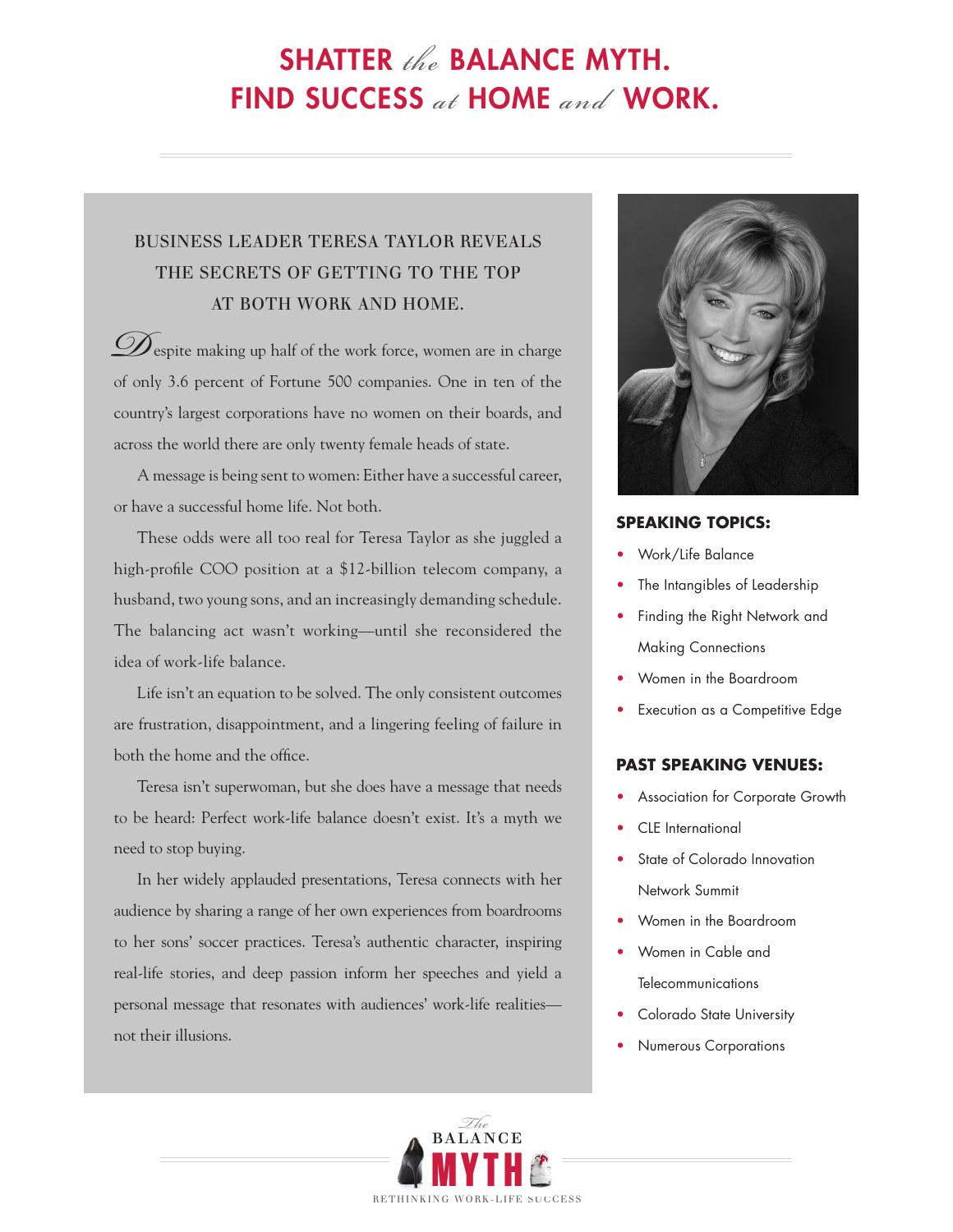# . Meet TERESA TAYLOR



 $\mathscr{R}_{\textrm{aised in rural Wisconsin, Teresa Taylor was the first in her}}$ family to attend college. After graduation, Teresa moved to Colorado to begin a long and recognized career in telecommunications and media. Upon joining Qwest in 1988, Teresa quickly became a top executive at the Fortune 200 company. As COO, Teresa worked as director of a 30,000-person international team and facilitated a \$22 billion acquisition.

Today Teresa leverages her immense professional experience as the CEO of Blue Valley Advisors. She advises companies, government agencies, and other enterprises on vision, strategy, and public affairs.

She serves on the board of directors for First Interstate BancSystem, Inc. as well as NiSource, Inc.

Teresa's work has been featured in a number of publications, including the *Wall Street Journal* and *New York Times*, and her powerful leadership has earned her such recognitions as Top Telecom Executive, Women Worth Watching, Top Twenty Female Executives, and more.

A resident of Colorado, Teresa is active in her state; she was appointed by Governor Hickenlooper to the Colorado Economic Development Commission and serves on the Global Leadership Council for the Colorado State University's College of Business as well as the board of directors of the Colorado Technology Association.

A sought-after speaker, Teresa makes regular presentations on topics ranging from work-life leadership to strategic decision-making. Drawing from years of speaking experience, Teresa's powerful speeches and distinct approachable style always resonate deeply with audiences.

#### **Contact Teresa at www.TERESATAYLOR.org**

**to learn more about her work, experience, and speaking availability.**